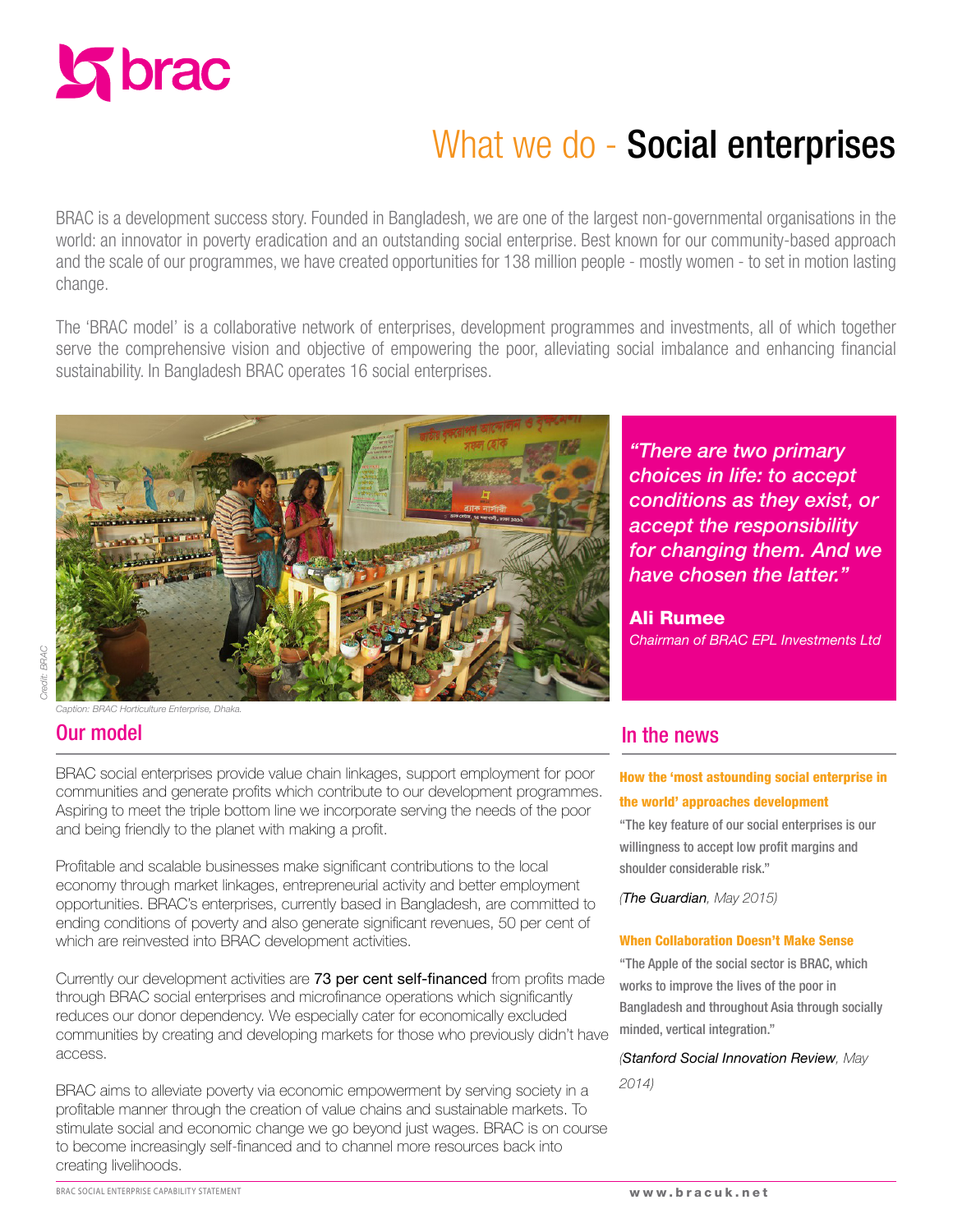

*Although BRAC enterprises aim for financial returns while fulfilling the social and environmental missions, not all enterprises are equally profitable. The cumulative surplus from BRAC enterprises combined are used to re-invest in the BRAC enterprises and support the development programmes, on an as needed basis, not on a pro-rata basis across enterprises.*

*Caption: Mohammad Saidur Rehman with his workers in a pond where he farms fingerlings*

#### Aarong

*Credit: BRAC* 

Credit: BRAC

Aarong or 'village fair' is Bangladesh's most popular lifestyle retail chain. Through the commercialisation of rural Bangladeshi arts and crafts, Aarong, BRAC's flagship social enterprise became a national retail outlet and set a milestone in Bangladesh e-commerce.

Aarong emerged from the need of craftsmen and artisans to have somewhere to sell their products. Today, BRAC connects tens of thousands of rural artisans to a national audience, in an environment that nurtures their skills while providing access to finance, health and education programmes. These complimentary additions wrap around Aarong's work in establishing market linkages, reviving crafts and applying them in the modern marketplace.

To stimulate social and economic change we go beyond wages. Aarong's Artisan Development Initiative (ADI) provides holistic support – be it the provision of legal aid, hygiene and sanitation awareness or ante and post-natal care. Support like this has so far helped artisans to save millions of Taka via BRAC microfinance implemented through over 450 village organisations. Simultaneously, capacity building trainings teach artisans basic accountancy and managerial skills to support their continued development.

Like much of BRAC's work, women are of central importance, Nurjahan Begum is one such woman, an artisan and client of BRACs holistic services who describes the BRAC centre in the village as her second home. She is from Kochuya, Jessore and is managing 50 artisans at the sub centre, which is a safe working environment for women. They are provided with legal aid services, able to openly discuss important issues affecting women and access microfinance and health care.



*Caption: Over the last thirty years, the art of Nakshi Kantha has increasingly developed, with designers using the particular stitch in more modern uses and interpretations*

# Living Goods, taking social enterprise model to Uganda

In 2009 BRAC partnered with Living Goods in Uganda to establish a system to deliver basic healthcare that reduces mortality and morbidity for children under five by 30 per cent. Filling the gap between poor communities and public health services and by paying for itself this programme has the potential to scale rapidly throughout Sub Saharan Africa and beyond.

The model targets both health outcomes and business outcomes by empowering women health entrepreneurs who generate profits through the sale of subsidised consumer health goods. Aiming to address vital missing links in local health systems with a cadre of self-funding community health workers and therefore securing the supply of health commodities we will extend, support, and connect with existing public health mechanisms. The partnership is currently scaling up its operations to cover 3.2 million clients through 4,000 health workers.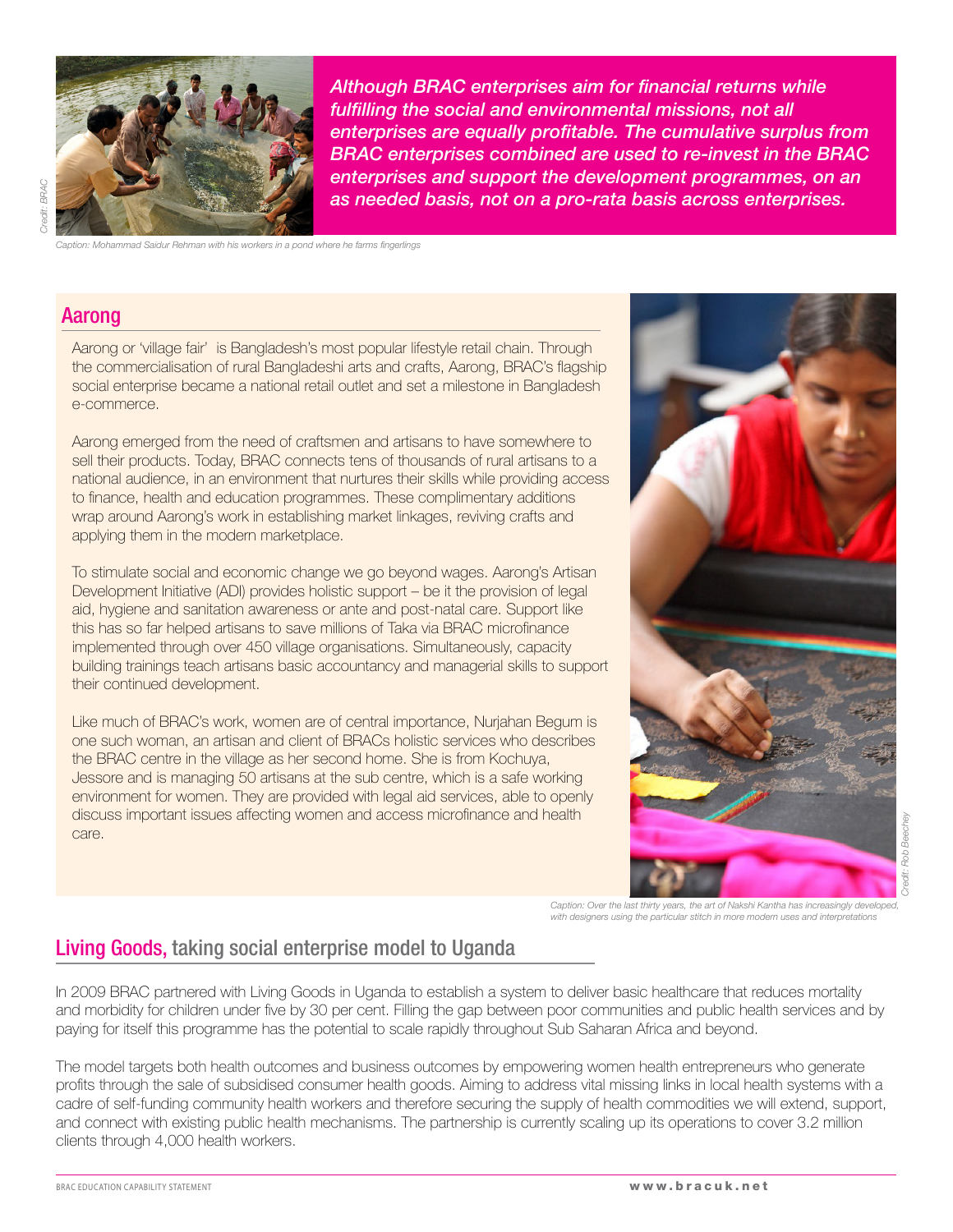# BRAC's past performance examples

| Social<br><b>Enterprise</b> | Logo                                                  | No of<br><b>Employees</b> | Annual<br>Revenue | <b>Description</b>                                                                                                                                                                               |
|-----------------------------|-------------------------------------------------------|---------------------------|-------------------|--------------------------------------------------------------------------------------------------------------------------------------------------------------------------------------------------|
| Aarong                      |                                                       | 3,238                     | £51.8 million     | From clay pots to diamond jewellery, Aarong's vast<br>range of innovative products, backed by robust<br>supply chains and distribution networks, makes<br>Aarong a household brand in Bangladesh |
| Seed                        | brac seed                                             | 503                       | £14.6 million     | We have established two modern scientific<br>automatic seed processing and packing plants in<br>Sreepur, Gazipur and Sherpur, Bogra where annual<br>capacity is around 5,500 Metric Ton          |
| Dairy                       | <b>Agrong</b><br>Milk for Good                        | 1,618                     | £28.1 million     | BRAC Dairy processes 170,000 litres of milk per<br>day and holds 22 per cent of the national market<br>share. It is one of the largest BRAC enterprises                                          |
| Artificial<br>Insemination  |                                                       | 106                       | £2.2 million      | BRAC artificial insemination enterprise has a bull<br>station in Mymensingh with 72 bulls producing<br>semen which is distributed to depots across<br>Bangladesh                                 |
| Chicken                     | chicken                                               | 176                       | £4.2 million      | BRAC Chicken acquires its supply from BRAC<br>commercial broiler farms and sells the prepared<br>meat to a variety of restaurants, hotels and<br>supermarkets                                    |
| <b>Poultry Farms</b>        | BRAC <sup>T</sup>                                     | 239                       | £2.1 million      | To introduce both poultry vaccinations and high-<br>yielding varieties of poultry into the Bangladeshi<br>market, BRAC initiated its poultry project                                             |
| <b>Poultry Rearing</b>      |                                                       | 69                        | £0.8million       | To introduce both poultry vaccinations and high-<br>yielding varieties of poultry into the Bangladeshi<br>market, BRAC initiated its poultry project                                             |
| <b>Feed Mills</b>           |                                                       | 216                       | £11.1 million     | BRAC Feed Mills work with independent dealers.<br>The sales team coordinates with the dealers, and<br>farmers receive feed from the dealers                                                      |
| <b>Printing Pack</b>        | <u>්</u><br><b>BRAC PRINTING PACK</b>                 | 136                       | £2.7 million      | BRAC's enterprises demand a high quantity of<br>quality waterproof sealable packaging which the<br><b>BRAC</b> Printing Pack alone meets                                                         |
| <b>SNDK</b>                 | ব্ৰ্যাক স্বাস্থ্যসামগ্ৰী                              | 231                       | £0.8 million      | Providing a solution for female personal hygiene in<br>poor households across the country through the<br>Nirapod Sanitary Napkin and Kollani Delivery Kit<br>enterprise                          |
| <b>Tea Estates</b>          |                                                       | 64                        | £0.5million       | Four tea estates were set up to serve as model<br>estates that would improve the lives of the tea<br>labourers by providing health care and education                                            |
| Salt                        | P<br>ଙା ଏଦା                                           | 158                       | £0.6 million      | lodine deficiency in rural populations led BRAC to<br>start a salt making enterprise in Cox's Bazaar                                                                                             |
| Handmade Paper              |                                                       | 80                        | £0.1 million      | Made for the corporate urban market to recycle<br>their paper waste, the project also provides jobs<br>for local women at the production facility                                                |
| <b>Cold Storage</b>         | <b>BRAC</b><br>cold storad<br>a BRAC social enterpris | 18                        | £0.2 million      | BRAC Cold Storage has enough space for 60,000<br>bags of potatoes, each bag holding approximately<br>80 kilogrammes                                                                              |